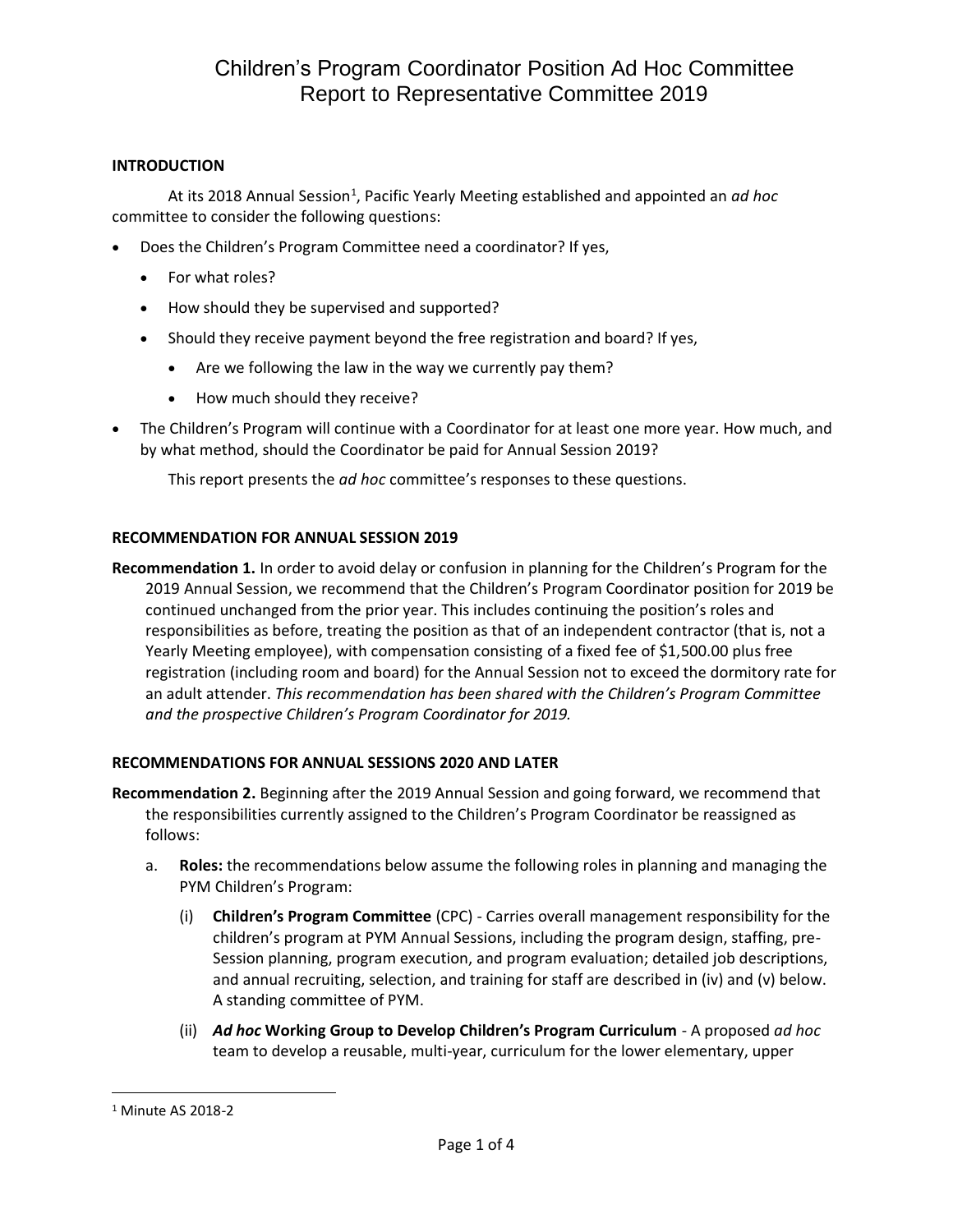## Children's Program Coordinator Position Ad Hoc Committee Report to Representative Committee 2019

elementary and middle school age groups at Annual Session. This would be a one-time task; the working group is not envisioned as a standing committee. Appointed by the Yearly Meeting; reports to the CPC.

- (iii) **Youth Programs Coordinator** (YPC) assists and supports the CPC, with particular focus on recruiting and training the onsite coordinators, and on administrative tasks incidental to engaging volunteers, such as securing screening of CP staff. These responsibilities are, of course, in addition to those of the other, non-CP, aspects of the YPC position.
- (iv) **Administrative Coordinator** leads the pre-Session work of recruiting teachers; supervises the onsite coordinators at Annual Session. May be, but not required to be, a member of the CPC. Annual appointment. Volunteer (unpaid) position, with Annual Session registration fees waived; see 3(e) below. Responsible to the CPC.
- (v) **Onsite Coordinators** (two positions) support and assist teachers at the Annual Session, including logistics and filling in as needed; may assist in training teachers. May be, but not required to be, members of the CPC. Annual appointment. Volunteer (unpaid) position, with Annual Session registration fees waived; see 3(e) below. Supervised by the Administrative Coordinator.
- b. **Pre-Session Planning:** Planning for the Annual Session, including recruiting and selecting teachers and coordinators, should be performed by the Children's Program Committee (CPC), with support from the Yearly Meeting's Youth Programs Coordinator (YPC) and, once selected, the Onsite Coordinators. The YPC should specifically administer related paperwork and assist with communications to teachers and parents. The Administrative Coordinator should work closely with the YPC on administrative needs. We understand that the Yearly Meeting intends to recruit and hire a new YPC in the near future; as the new YPC deepens their acquaintance with the Yearly Meeting community, they will develop in their capacity to also assist the CPC in identifying appropriate candidates for these positions. The Administrative Coordinator may be an existing member of the CPC who is delegated as the lead for Annual Session and work closely with the Onsite Coordinators and the YPC to facilitate their input to the teacher recruitment process. The coordinators should support teachers, once recruited, to develop their lessons and should be responsible for ensuring necessary materials are ready for Annual Session.
- c. **At the Annual Session:** The Children's Program should be supported by two Onsite Coordinators, one for the morning portions of the Children's Program and one for the afternoon portion, with overlapping participation during the lunch hour, which should allow for effective handoff. The Administrative Coordinator along with the two Onsite Coordinators should run the set up and activities for teachers on the first day of Annual Session. The Administrative Coordinator should be at all lunch meetings to assist with the handoff. Dividing the onsite coordination responsibility between two coordinators should give each coordinator opportunity to participate in the business and general life of the Annual Session. The Administrative Coordinator should provide ongoing support and supervision to the coordinators. The YPC may also provide coaching as needed for the CP coordinators.
- d. Children's Program coordinators (Onsite and Administrative) and teachers should be compensated by waiving registration fees (including room and board, but not to exceed the dormitory rate for an adult attender) for the annual session but with no cash compensation.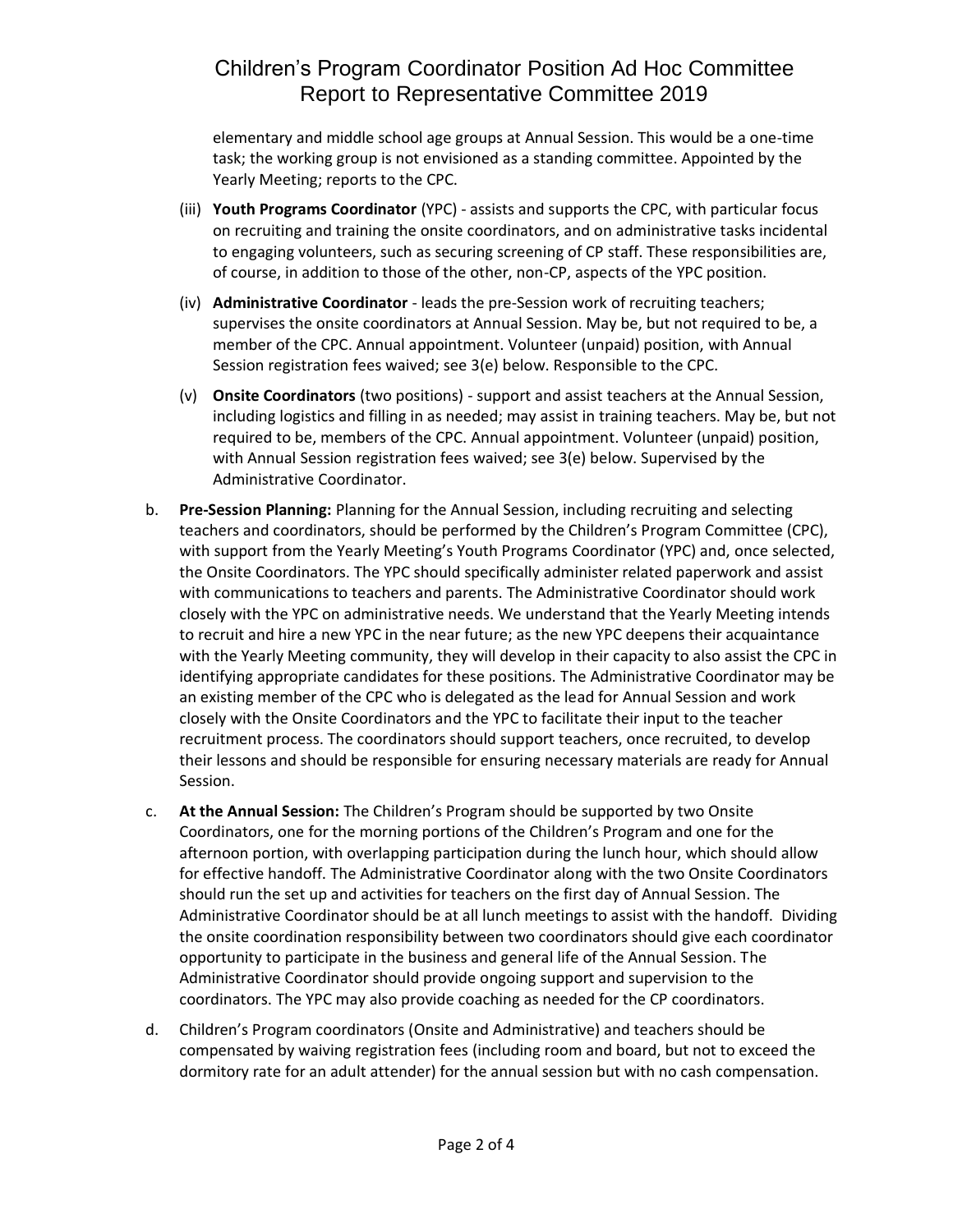## Children's Program Coordinator Position Ad Hoc Committee Report to Representative Committee 2019

**Recommendation 3.** The Youth Programs Coordinator's job description should include the abovedescribed roles with the Children's Program, and the recruiting and job candidate evaluation process for the YPC should reflect these. The Children's Program Committee should have a corresponding role in updating the YPC's job description and in the hiring process.

#### **ADDITIONAL RECOMMENDATIONS INDIRECTLY RELATED TO THE** *AD HOC* **COMMITTEE'S ASSIGNMENT**

**Recommendation 4.** An *ad hoc* working group should be appointed to define a multi-year, reusable curriculum for the Children's Program, such that the elementary and middle school age groups of children would be dealing with the same subject area in a given year, and the topics would rotate from year to year. For example, if a four-year, four subject area curriculum were defined, children who participate every year would return to a given topic four years later, but now dealing with it at a level appropriate to their current age. This *ad hoc* working group should be responsible to the Children's Program Committee, but its membership should not be restricted to members of the CPC, but instead be drawn from interested parties from the Yearly Meeting at large.

We recommend this as a task for a distinct group of volunteers, rather than asking the CPC itself to undertake this task, because the qualifications and interest for such a limited-time curriculum design effort are distinct from those for planning, executing and overseeing the Children's Program itself. We also think that the existence of such a structure would be reassuring to many potential teachers (and thus ease the recruitment of teachers and CPC members), and that a spiraling curriculum structure would add coherence and long-term value in service to the development of our children's religious life.

We further recommend that a second phase to the work of this *ad hoc* working group on CP curriculum would be offering a series of face-to-face, one-day, trainings for prospective CP teachers, to take place during, though parallel to, gatherings of both Quarterly Meetings, or at another accessible time and place. This project would be one with which the YPC would be engaged - it may be that this could be where some of the "Allies to Youth" training could be shared. We hope that building a cohort of teachers familiar with the curriculum and classroom management techniques will bring greater joy to teachers and stability to the Children's Program. We also hope for, and anticipate, cross-fertilization with Quarterly Meeting Children's Programs. We suggest that the training be provided at no cost and that young adults be recruited as both facilitators and participants. The Youth Programs Fund (interest from the Bob Vogel Endowment administered by the YPCC) could be a source of funding for the costs of running these trainings. See [https://www.pacificyearlymeeting.org/youth/resources-funding/.](https://www.pacificyearlymeeting.org/youth/resources-funding/)

- **Recommendation 5.** We take it as a given that nurturing the religious and spiritual growth of our children is a vital and central mission of our Yearly Meeting. Accordingly, we urge that serving on the Children's Program Committee should be treated as a weighty role on a par with service on the weightiest of other Yearly Meeting Committees. We ask that the Nominating process seek to consider the Children's Program Committee as an appropriate assignment for Friends recognized for their spiritual depth and administrative skills, among the other qualities we seek to have represented on the Children's Program Committee.
- **Recommendation 6.** We further recommend that the work of those who nurture children, teens and youth be lifted up in the Yearly Meeting in other ways. We would like to see greater encouragement of Friends to contribute to the CP, to see the YPC role formally extended to include